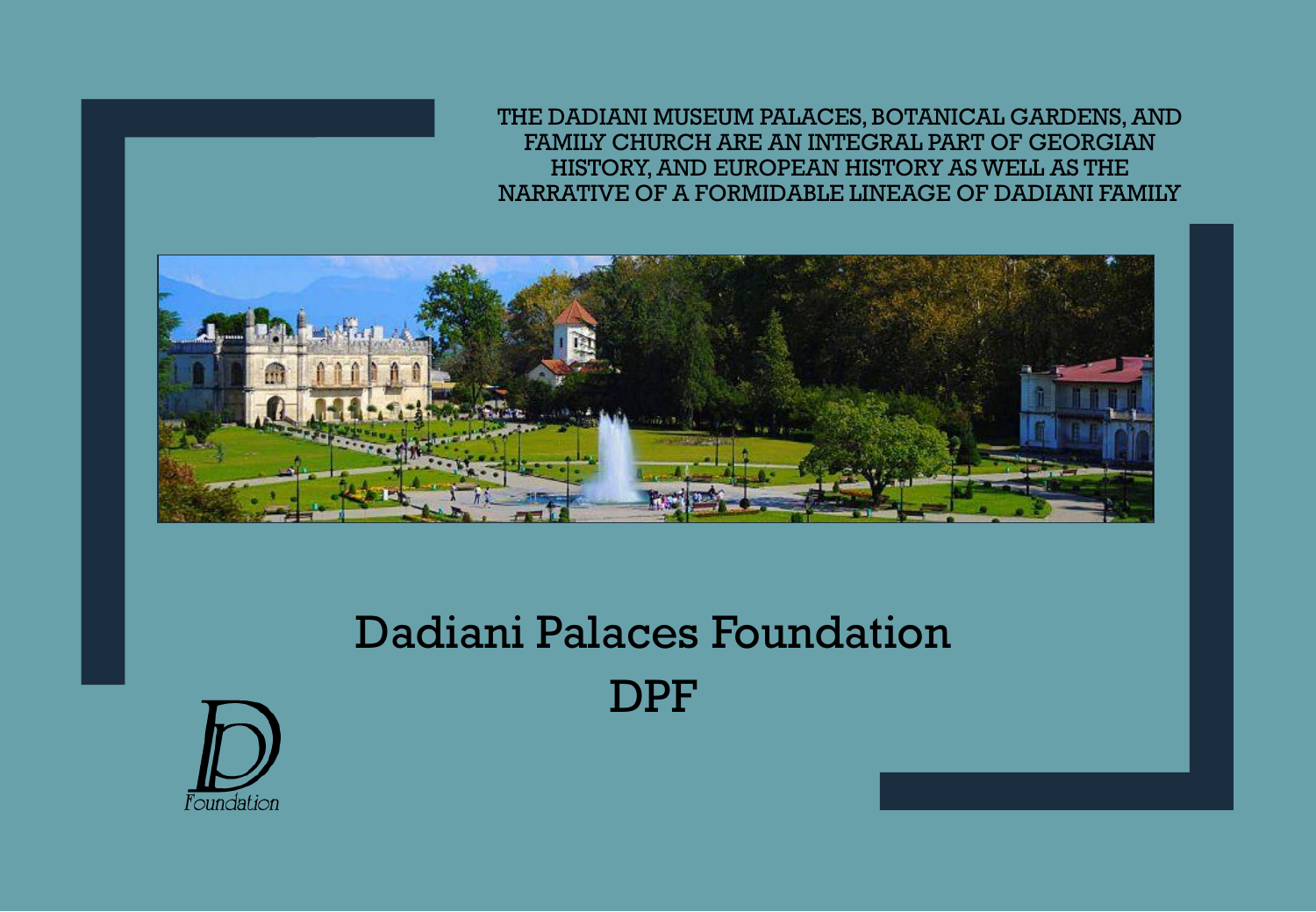### About Us

The Dadiani Foundation (DPF) is an independent organization. DPF Represents a voluntary union of physical and juridical persons which is established with the principal aim to restore and transform the Dadiani Museums, palaces, botanical gardens and support initiatives and projects which will serve this aim

#### DPF Structure

#### ✓ The Founders' Council

The Founders' Council is the supreme decision-making organ of the Foundation. All Founders are represented on it. It meets at least twice a year, approves the annual budget, upcoming year activity plans, including all programs and projects as well as evaluates completed ones.

#### ✓ Board of Trustees

The Board of Trustees (hereafter referred as Board), is an advisory board tasked of advising the Founders' Council on specific issues in order to fulfill their activities more efficiently. Members of the Board are appointed top managers of the relevant state organizations and local selfgovernment, representatives of international organizations as well as selected private individuals.

#### ✓ President

The President heads the Foundation. He/she is its legal representative and manages its ongoing business. The specialized departments and the central administration support him.

#### $\checkmark$  Foundation Members



The foundation member can be any adult citizen of Georgian or any other foreign country, who recognizes the Foundation goals, is ready to contribute to the achievement of the goals and actively participate in fulfillment of the activities, that are planned by the Foundation. The Members are the Key drivers of the Foundation activities

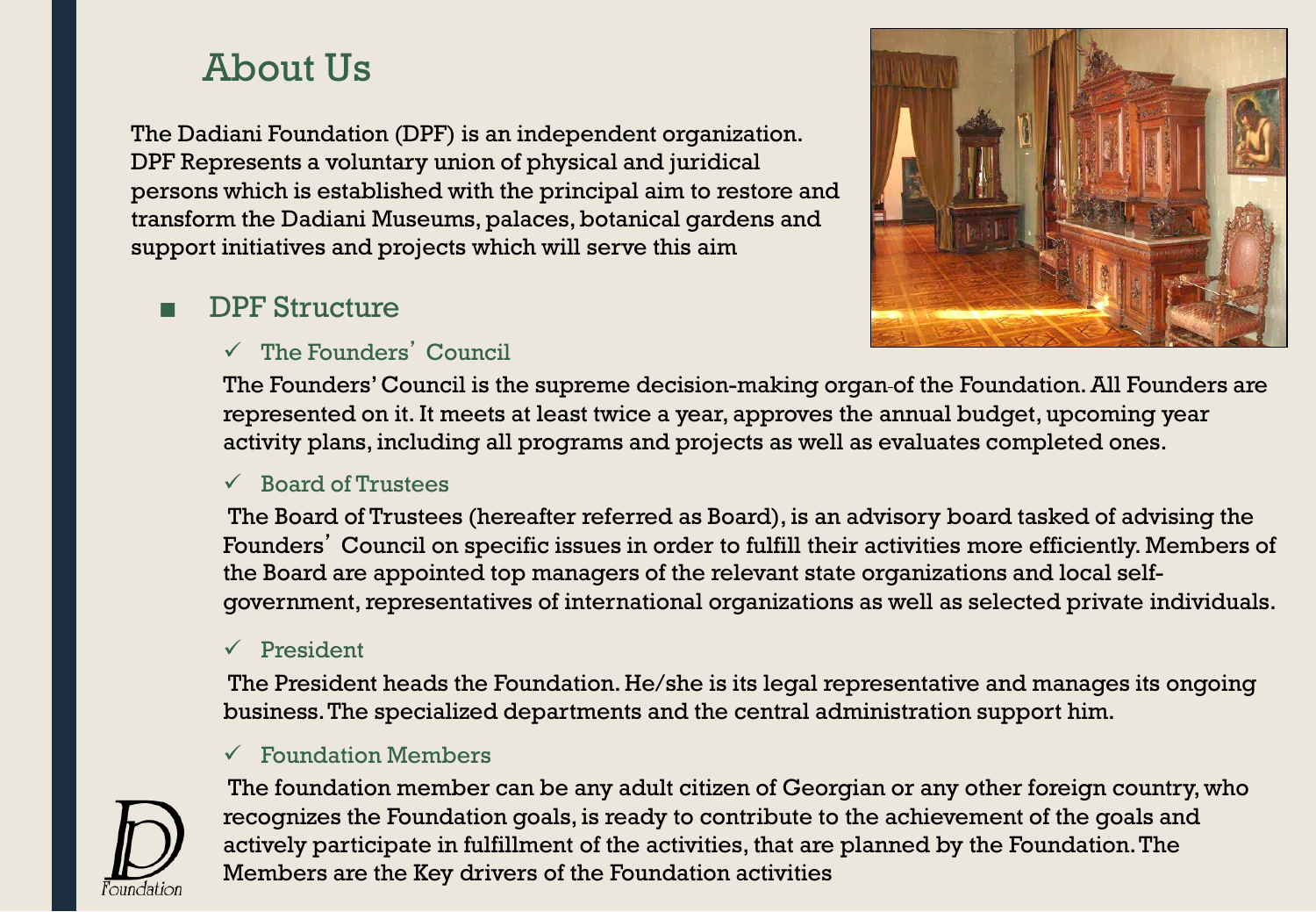### Mission

- to provide historical and cultural experiences to a wide variety of audiences;
- to be a model of a community based institution that provides leadership and direction;
- to meet social and educational needs;
- to become a model for modern use of technologies in museums;
- to connect Western Georgia to the rest of the country, to Europe and to the world;
- to grow its audiences nationally and internationally.



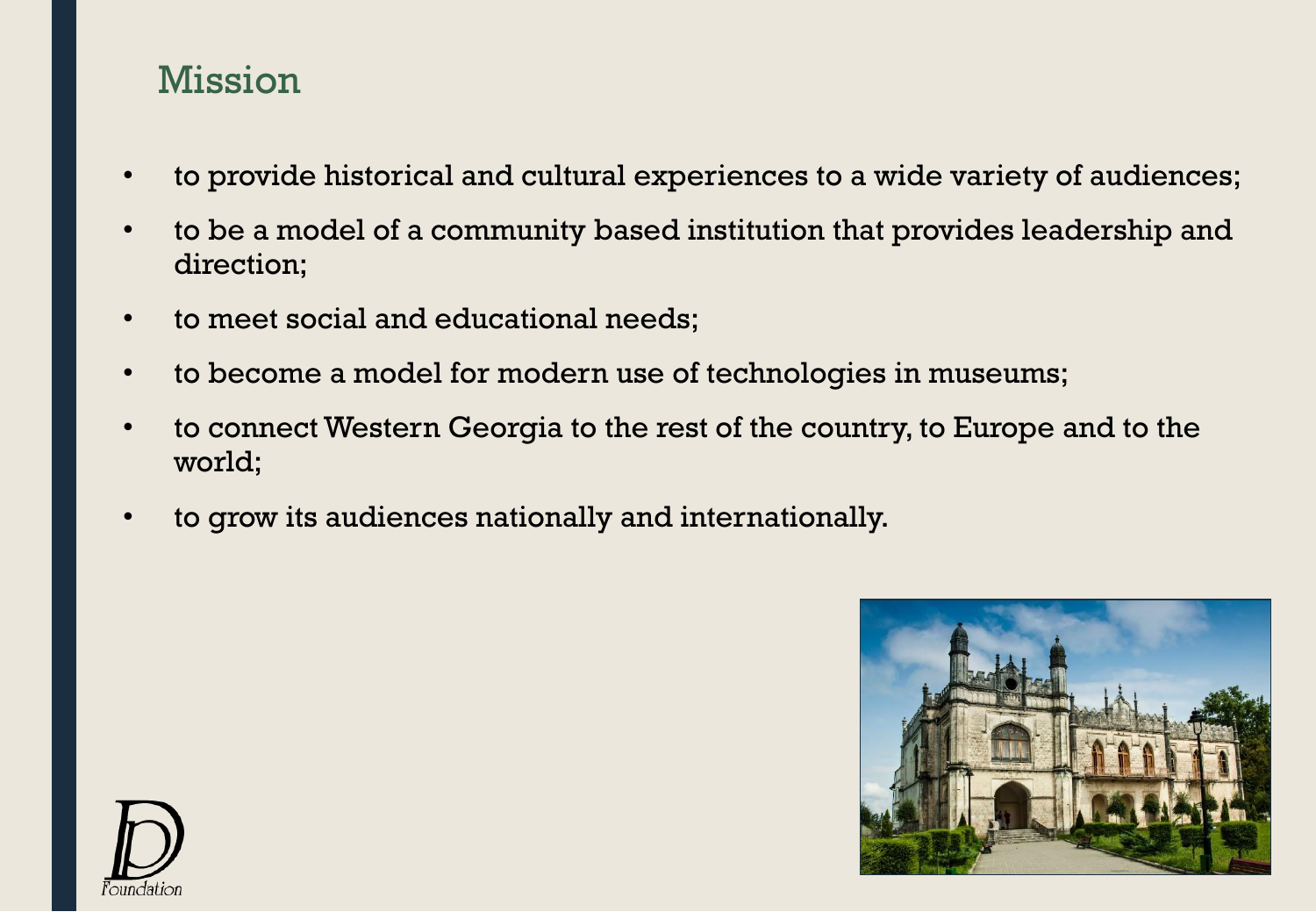### Planned Activities

- To define Foundation's visions and priorities for their further presentation to the relevant state bodies, non- governmental organizations, including international ones;
- To support the design of the Dadiani Palaces rehabilitation and development long-term action plan (the Master plan). To achieve the task the Foundation will apply to such acclaimed international institutions as the Smithsonian Institution (USA) and Europa Nostra (EU);



- To implement all educational, charitable or any other kind of projects approved by the Foundation founders ' Council.
- To gather together Dadiani Palaces "friends; Within the framework of the Foundation"
- To ensure maximum participation of both local and international communities in the Foundation's activities;
- To promote Georgia as a country of European traditions, culture and values based on Dadiani case;
- To transfer Samegrelo region and specifically Zugdidi into a tourist and educational & cultural hub;

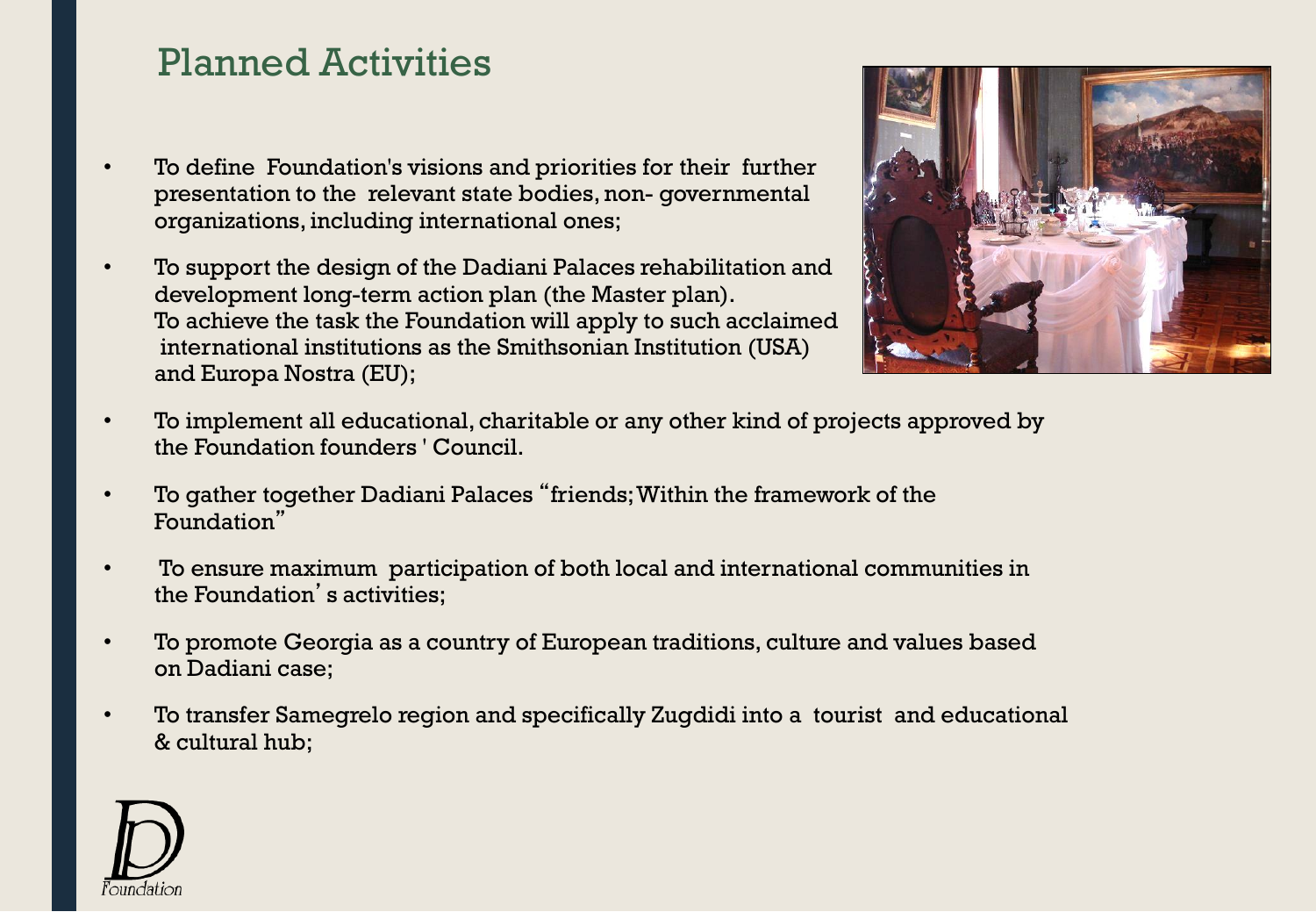### Funding Resources

- ✓ Grants/Programs funding
- $\checkmark$  Gifts and Donations
- $\checkmark$  Inheritance
- $\checkmark$  Sponsorship/Corporate Philanthropy
- $\checkmark$  Self-Generated Fees for Services
- ✓ Membership



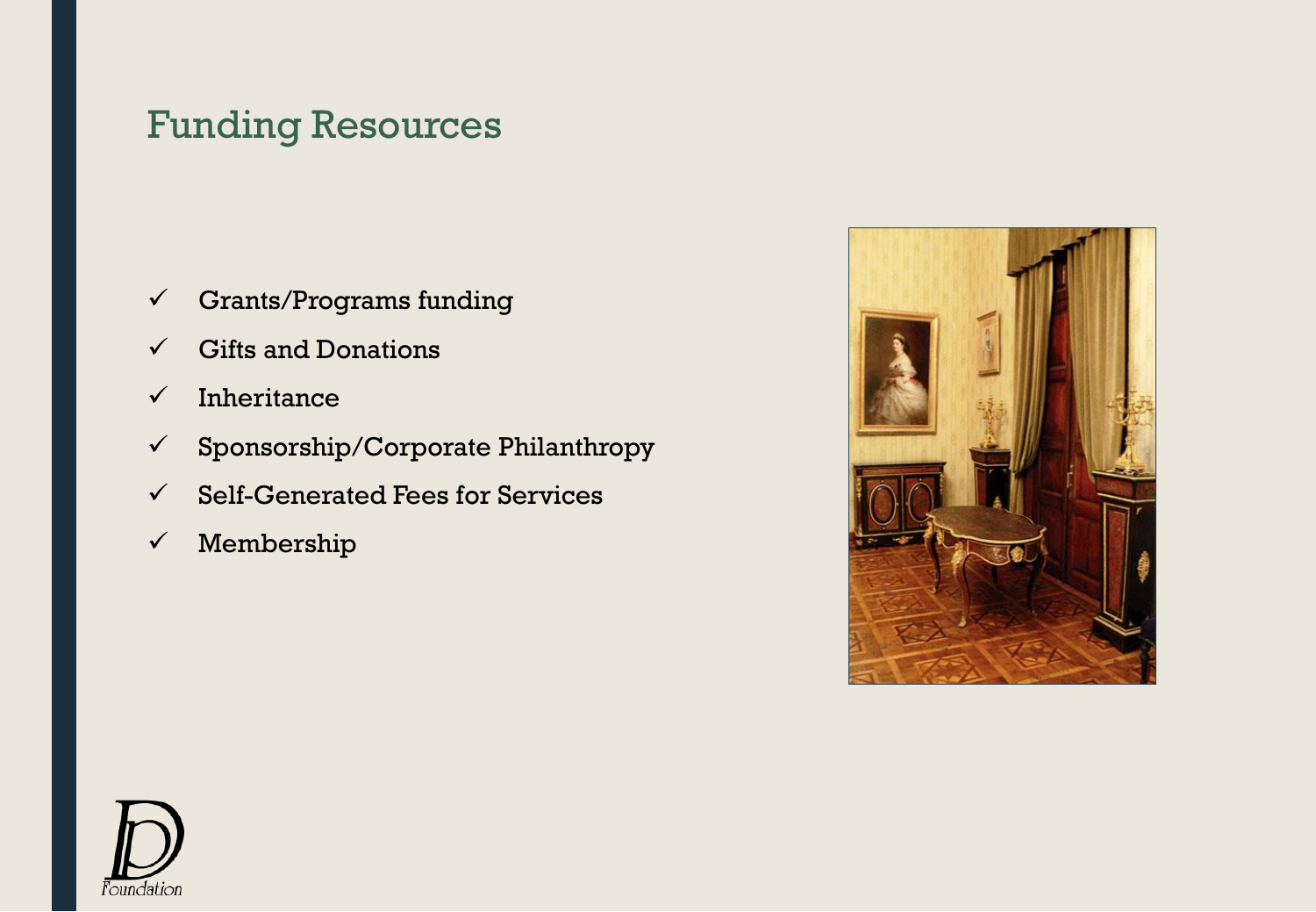### Members

- $\checkmark$  The foundation member can be any adult citizen of Georgian or any other foreign country, who recognizes the Foundation goals, is ready to contribute to the achievement of the goals and actively participate in fulfillment of the activities, that are planned by the Foundation.
- $\checkmark$  Person who is willing to become a member of the Foundation submits relevant application to the Foundation President.
- $\checkmark$  Board of Trustees approves Honorary Members upon Founders' Council presentation.
- $\checkmark$  Every member has the right to withdraw membership from the Foundation at any time, based on written statement, submitted to the Foundation President.
- $\checkmark$  Membership is not transferred to other persons.
- $\checkmark$  Each member is entitled to get any information about the Foundation's activities, in accordance with Georgian Legislation.
- $\checkmark$  When member's immoral behavior or the activities cause important tangible or intangible losses or obstruct Foundation's work and the Founders'Council considers those actions as unbearable, it is entitled to exclude the above members.



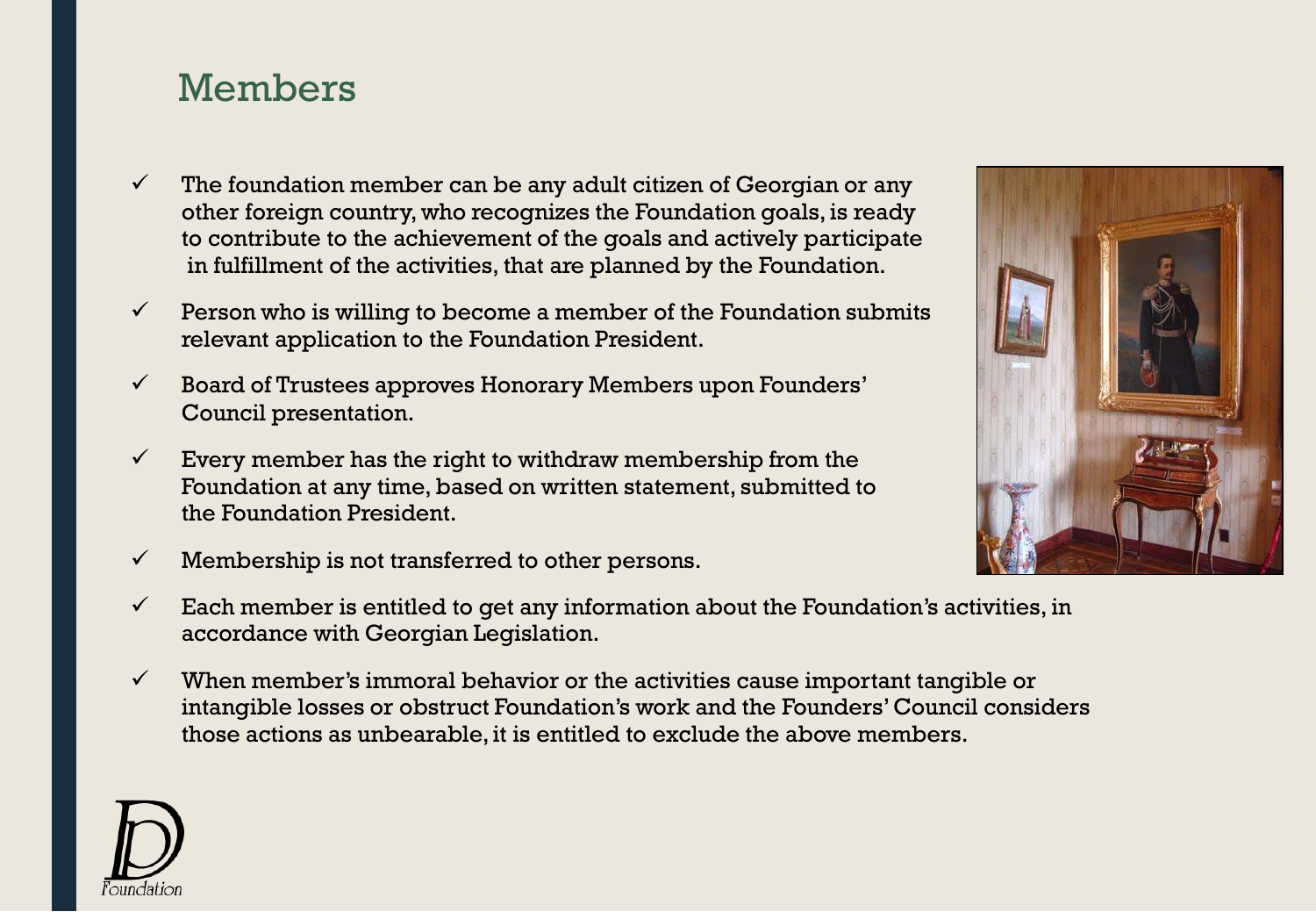### Founder's Council Members



**DADIANI UNION** 

A non-profit organization "International Union of Dadiani Family Ancestors" (Dadiani Union) has been founded with a purpose to support activities conducted with the plan & will, to restore the Dadiani Museum Complex to its former prestige and to integrate it as a central part of the City of Zugdidi, capital of the Western Region of Georgia, Samegrelo.

Since 2005, Dadiani Union played an active role and conducted following projects:

- ✓ Reconstruction of the Central Museum Gateway
- $\checkmark$  Restoration of an original gateway to the Dadiani Palace
- ✓ Donation of an original gateway to Zugdidi Dadiani Museum
- ✓ Architectural Lightening project of Ekaterine Palace
- ✓ Architectural Lightening project of Niko Dadiani Palace
- ✓ Zugdidi Dadiani Museum front garden restoration & renovation project
- $\checkmark$  Different other small and middle scale projects requested mainly by Zugdidi Museum administration





**GIORGI DADIANI Representative of Dadiani Union**



.

**MICHAEL NORTH**

is capital market expert for IPOs, bond placements, privatizations and fund management. He was a bank manager in various international investment banks, including Merrill Lynch, Deutsche Bank, Commerzbank AG, and held several supervisory board positions. Michael has several years of experience in the capital markets business to firsts of issuers on international exchanges, for example, the Sultanate of Oman, the Ukraine, Slovakia and led to privatization experience with RAO UES (Russia), Gulf Air (Arab Emirates) Svyazinvest(Russia). He has been a long standing member of the Staedelscher Museums-Verein e.V., the most important Museum of Frankfurt am Main, Germany.

Since 2005 Head of a non profit organization, "Dadiani Union". With support of Smithsonian Institute & US Embassy in Tbilisi, Georgia in cooperation with the Ministry of Culture of Georgia & other state or regional institutions, conducted different projects on preservation & reservation of Dadiani Palaces History and Architectural Museum

In 1993 – 1994 working on the Georgian Railways for the UN . This one-year project made possible for UN WFP to transport its humanitarian aid cargo to Georgia, Azerbaijan & Armenia by the railroad.

In 1995-1999, Giorgi Dadiani worked as an assistant of the deputy general director of an insurance company "Rosgosstrakh" in Moscow Russia. He lead the project on "recovery of Russian citizen savings that where lost in 1993".

Since 2000 to present, Giorgi Dadiani with support from different International Finance Institutions (EBRD, World Bank etc.) & close cooperation with relevant state institutions, he managed to raise awareness & demand on energy efficiency in Georgia, Azerbaijan and Russia and implement different type of projects according to Kyoto Agreement demands, including energy generation projects, realizing up to 500 different outdoor architectural lightening projects all around Georgia and Azerbaijan.

As a founder of a non-profit organization "Dadiani Union", Giorgi Dadiani conducts different projects on preservation & reservation of Zugdidi Dadiani Museum, supports future development of the museum infrastructure in order to develop Zugdidi and the Dadiani Museum itself as one of the main touristic attraction sites / touristic hub in the western part of Georgia.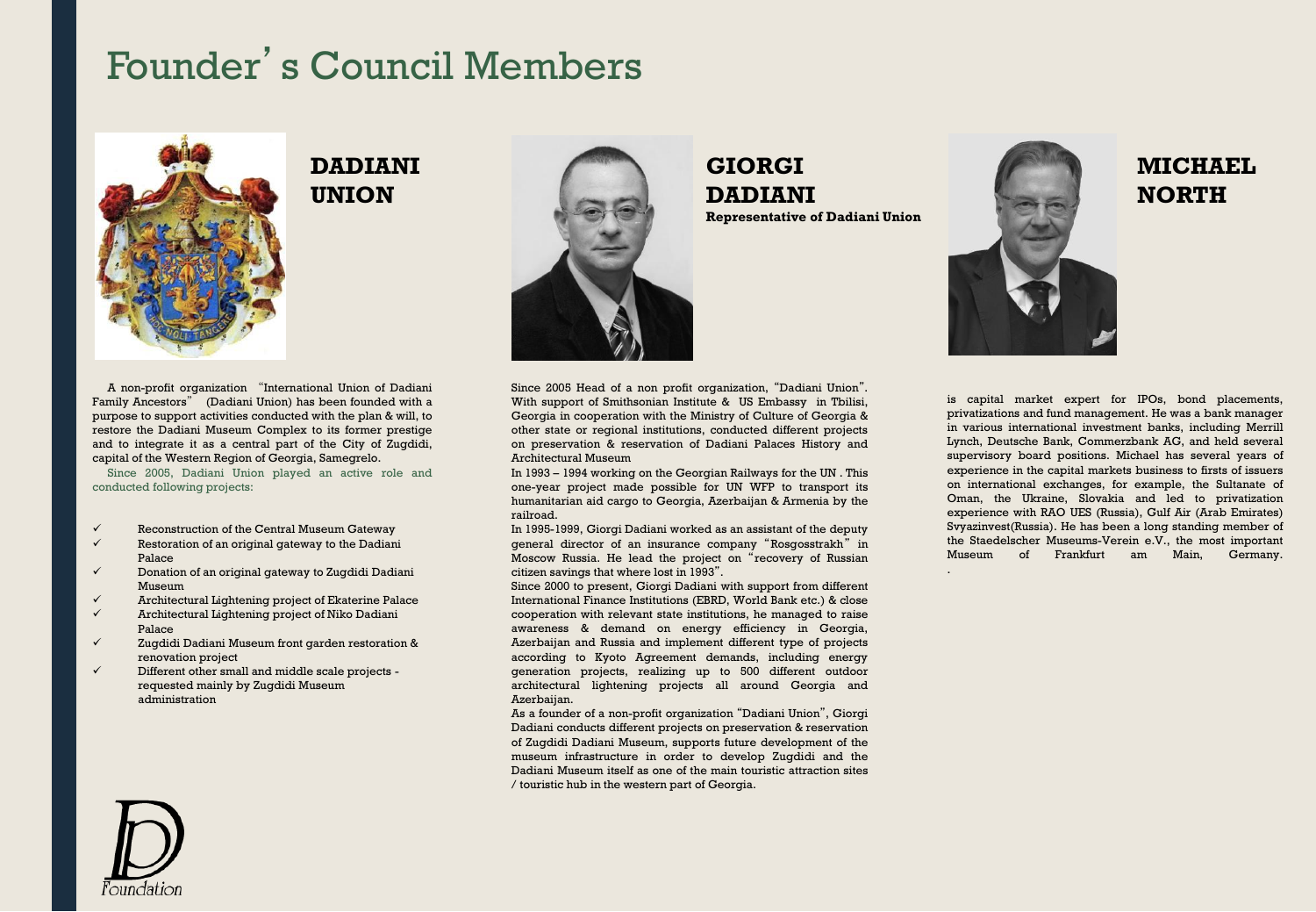### Founder's Council Members



**ARCHIL DADIANI**



He is a professional manager with over 10 years of successful career, worked in different state bodies, private sector and non - governmental organizations, in the field of Defense and Security, Education and Winery.

As the head of Academic Department, played the key role in reformation of National Defense Academy of Georgia. Managed MOD analytical department. In 2013 was awarded with a Medal of Honor for his important contribution in development of the Defense system of Georgia.

In 2012 - 2015 was a Deputy Dean at Tbilisi State University and headed structural and financial reforms for the Faculty of Social and Political science.

In 2016, founded a Georgian Traditional Wine Federation and was its managing director till 2016.

MA in Public Administration. Attended several professional courses, career course of Geneva Center of Security Policy with tittle European Security Policy; Cranfield University and UK Royal Defence collage course with tittle Managing Defence in Wider security Context; NATO Georgia professional development program courses & etc.



#### **NATIA TRAPAIDZE PRESIDENT**



**DAVIT DADIANI** 

Natia has bachelor degree in arts and Master's in Public Administration. Has extensive working experience in program management and administration for cultural organizations, government institutions, both national and foreign as well as private sector. As Deputy Head of Administration at the Ministry of Defense of Georgia (2013-2016) in addition to management duties she was in charge of all civil military activities and programs. She also designed most of educational and cultural programs, such as ''Speakers Program, Book Reading/ Army Unites Library Update, Wounded Warriors' Rehabilitation, Georgian Army Friends Society, Army Sport Clubs, " airshows, summer camps and military sports activities for teenagers around the country, introduction of Army sports clubs for servicemen and their family members.

Prior to working at the Ministry she worked at the US Embassy in Tbilisi for 5 years. As Cultural Assistant and a member of Public Affairs Section team she worked on the programs that fostered better understanding and appreciation of American culture by Georgians especially youth and in the regions, targeted toward adolescents residing in regions. She also worked as a team member on the Capitalization Rehabilitation Program. Among many other projects she was working at the Embassy was Dadiani Palaces History and Architectural Museum rehabilitation.

Since 2005 is a member of "Dadiani Union". With support of Smithsonian Institute & US Embassy in Tbilisi, Georgia in cooperation with the Ministry of Culture of Georgia & other state or regional institutions, conducted different projects on **preservation & reservation** of **Dadiani Palaces History and Architectural Museum**

In 1984-1991 has studied engineering and construction at Tbilisi Technical University and later has graduated from the Law School at the Police Academy. From 1995 to 2007 he has been working for the Ministry of Interior of Georgia at various positions with rise to the Colonel rank. He was involved in various business projects.

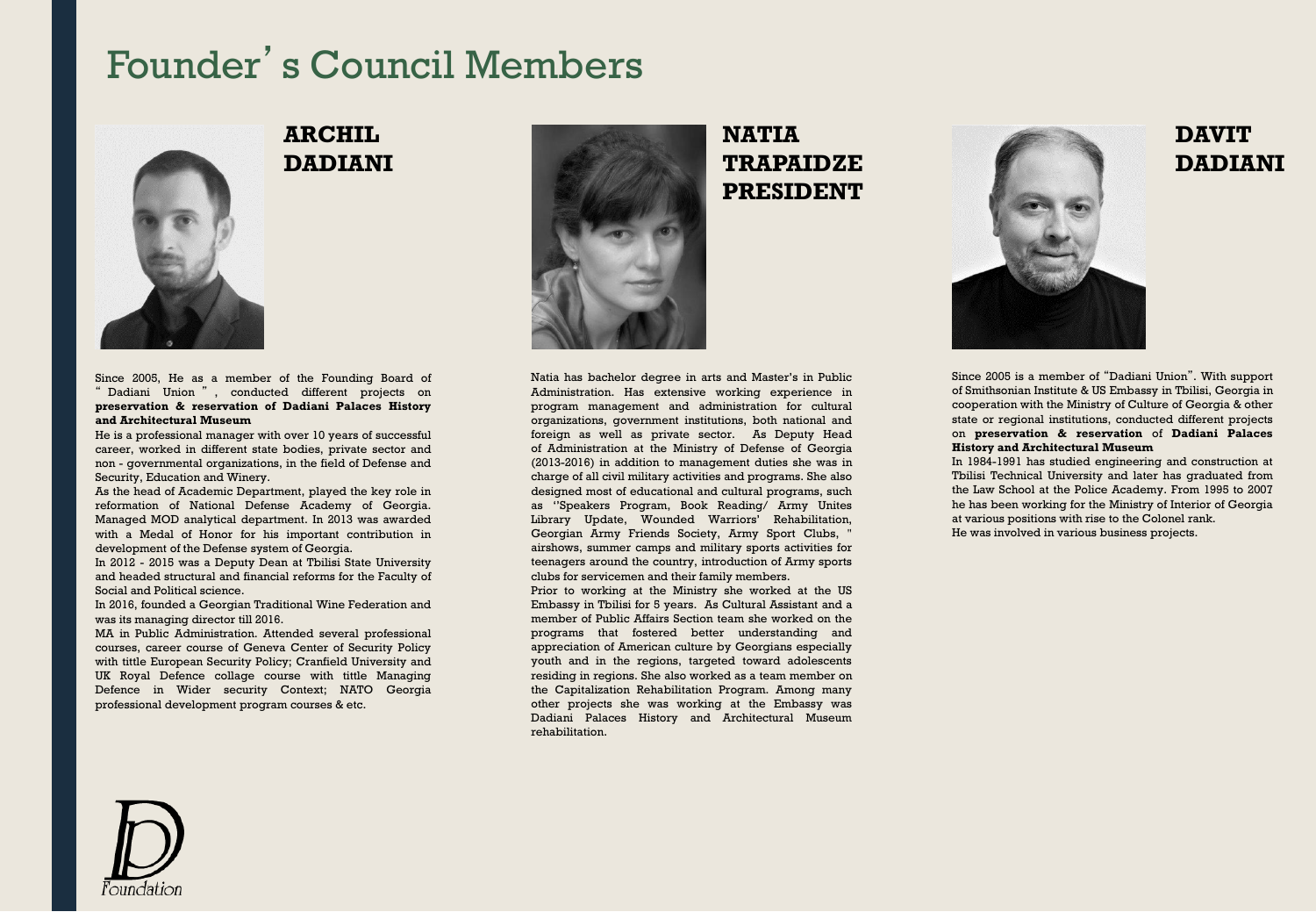#### Board of Trustee Members



#### **CAROLE NEVES HONORARY MEMBER**

**Dr. Neves** is a experienced senior policy analyst and strategic planner with over two decades experience managing highly productive teams. She has a track record of improving productivity in large, complex organizations through assessments of operations and resources, the use of informed intuition and the application of analytical tools and techniques. She develops, designs, and implements surveys; researches problems; measures performance; conducts case, cost and benefit, evaluative, and multiple perspectives studies; and evaluates programs. She refocuses and repositions organizations. Her clients have included the National Aeronautics Space Agency (NASA), the Environmental Protection Agency (EPA), the World Bank, the U.S. Department of the Interior, the U.S. Department of Agriculture (USDA), and the Pew Charitable Trusts.

As the Director of Policy and Analysis (OP&A) of the Smithsonian Institution (SI) since 2000, she manages a fourteen-person team charged with transforming the nation's largest museum complex (19 museums and 9 research centers) into a cohesive, results-focused organization with clearlydefined goals and metrics, competitively positioned for the  $21<sup>st</sup>$  century. OP&A studies have generated external attention and enhanced the Smithsonian's image as a unique resource for planning and evaluation. OP&A also performs services for other federal agencies and multilateral agencies.

Prior to joining the Smithsonian, Dr. Neves was employed by the National Academy of Public Administration, where she led over 50 Congressionally-mandated studies to improve effectiveness of various public agencies. For NASA, she staffed the Phillips Commission which undertook a comprehensive review of NASA following 1986 *Challenger* accident that included program-control and reporting systems, roles/responsibilities of field centers, and oversight of contractors. She studied the operations of EPA activities by the private sector to determine whether contractors were performing inherently governmental functions. With respect to international programs, she developed initiatives to strengthen international Non-Governmental Organizations (NGOs) as well as to improve the operations of former Soviet legislative/executive branches in several nations and conducted a feasibility study whether to establish an EXIMBANK office in Ankara, Turkey. Other projects included participation in performing energy assessments and creation of alternative energy supply and demand scenarios commissioned by USAID for Central American nations including Panama, Nicaragua, and Costa Rica.

A graduate of Macalester College, Dr. Neves earned MA and PhD degrees from Virginia Tech. She studied in Egypt and resided in São Paulo, Brazil, for nearly a decade.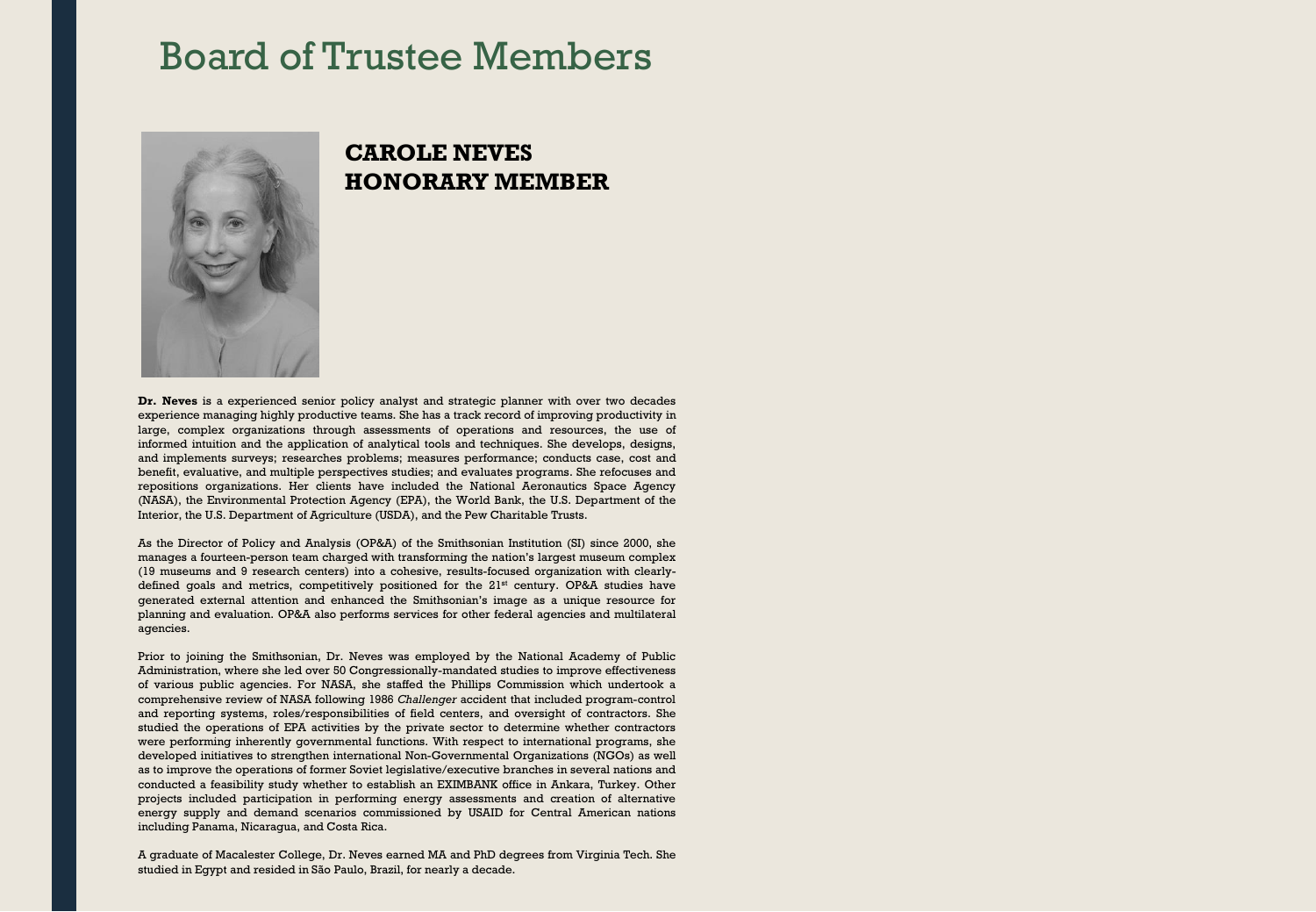### Dadiani Palaces Foundation (DPF)

#### ▪ Useful links:

<http://dadiani.si.edu/dadianipalace.html> [http://georgianmuseums.ge/?lang=eng&id=1\\_1&sec\\_id=11&th\\_id=243](http://georgianmuseums.ge/?lang=eng&id=1_1&sec_id=11&th_id=243) [https://en.wikipedia.org/wiki/Dadiani\\_Palace](https://en.wikipedia.org/wiki/Dadiani_Palace) <http://www.szs.gov.ge/> [https://en.wikipedia.org/wiki/Samegrelo-Zemo\\_Svaneti](https://en.wikipedia.org/wiki/Samegrelo-Zemo_Svaneti)

■ Contact info: [infodpf@gmail.com](mailto:infodpf@gmail.com)

Cell Phone: +995 599 405 403

Contact Person: Mrs. Natia Trapaidze

Postal Adress: 32 Razmadze Str; 0179; Tbilisi; Georgia